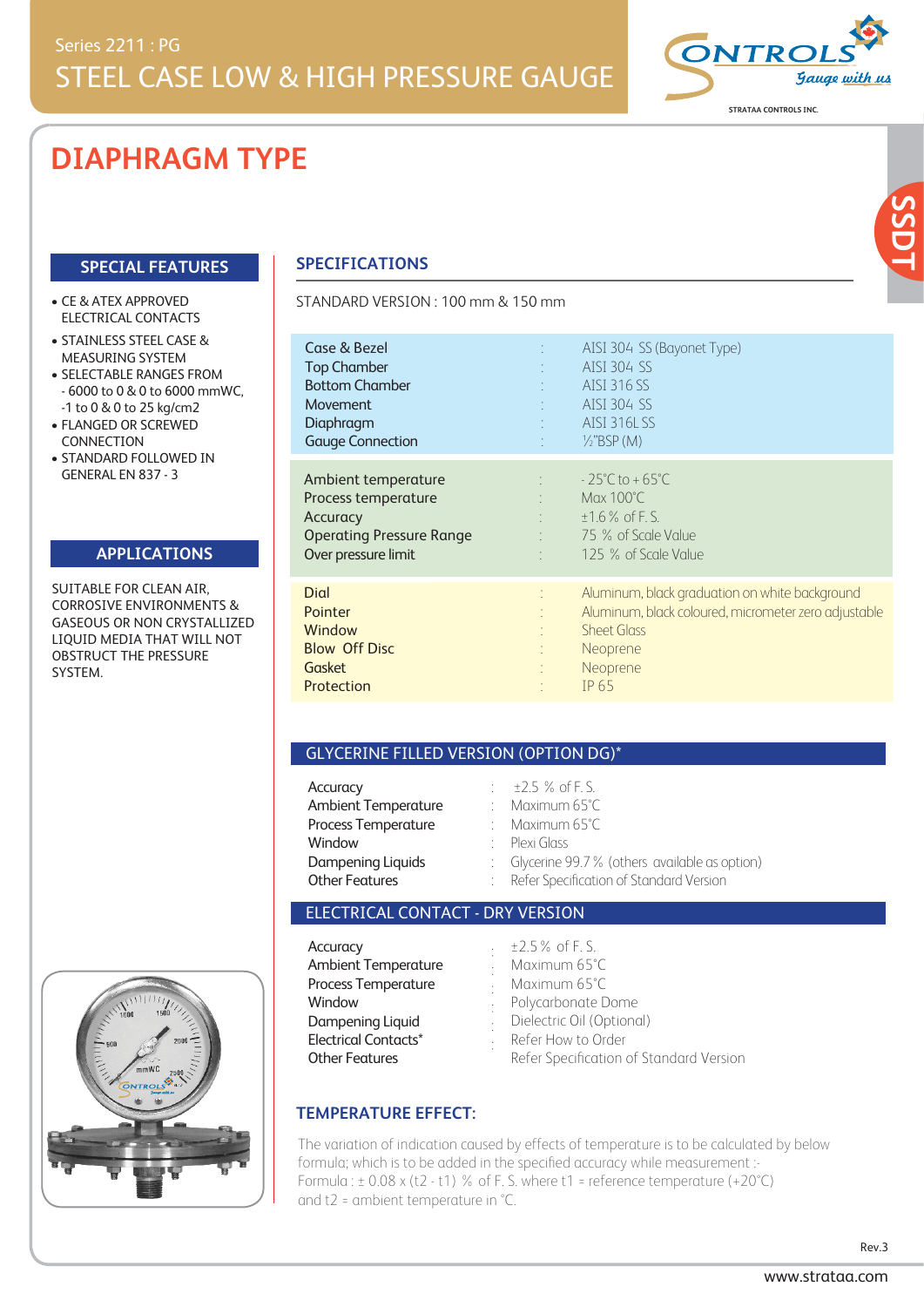

**SSDT**

# **DIAPHRAGM TYPE**

# **WIRING DIAGRAMS FOR ELECTRIC CONTACTS**

# SINGLE CONTACT

ል ሶ



Closing 1 Closing 2

<sup>1</sup> <sup>4</sup> <sup>3</sup> <sup>2</sup> <sup>3</sup> <sup>4</sup> <sup>2</sup> <sup>1</sup> <sup>+</sup> <sup>+</sup> Closing 2 - - <sup>+</sup> <sup>+</sup> - -

Rev.3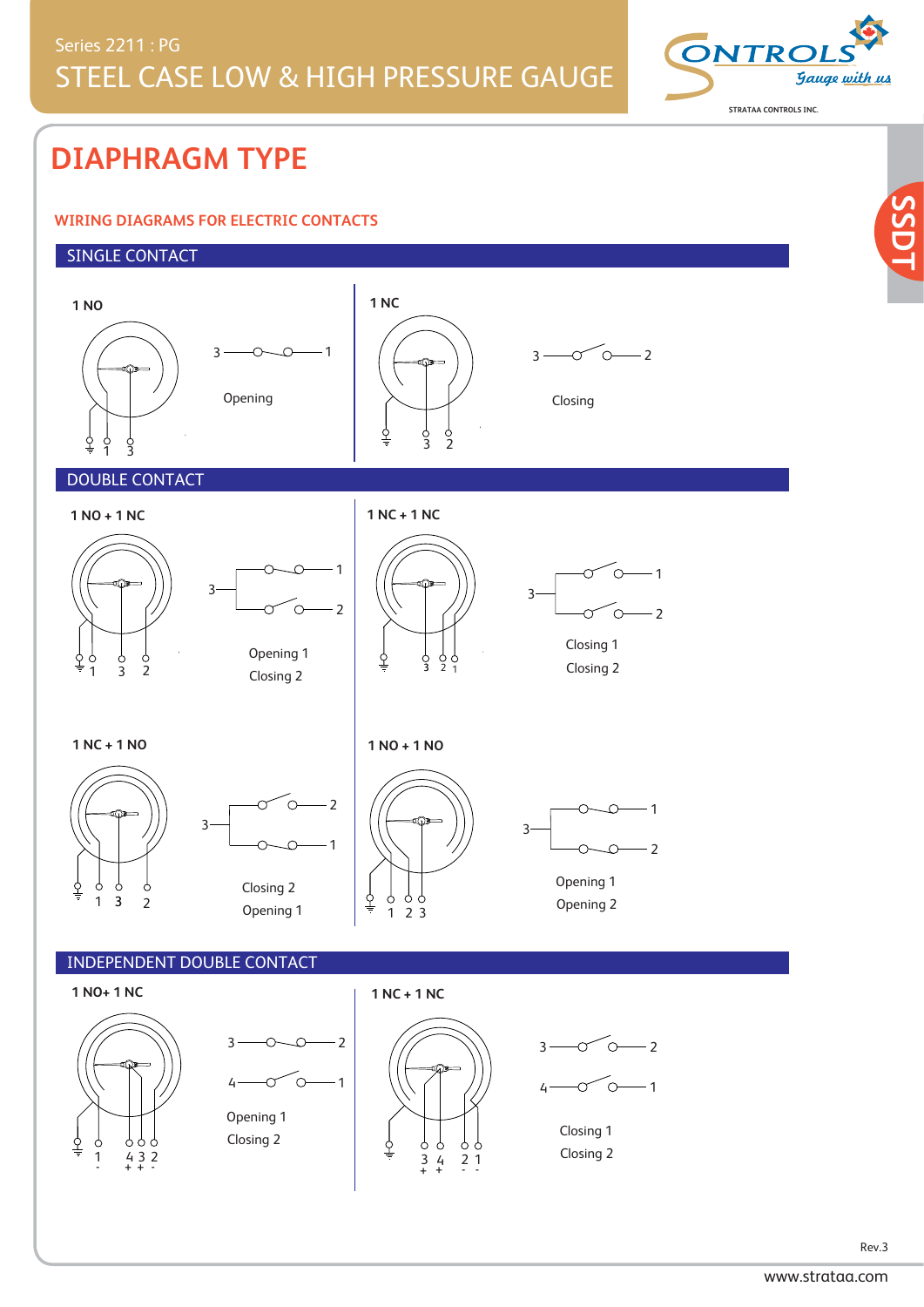

**SSDT**

# RANGE TABLE

Note: STRATAA CONTROLS offers National / International Scales like kPa, MPa, bar, psi, kg/cm² & Dual Scale like kPa with psi, kPa with bar, bar with psi or Equivalent scales as per the requirement can be provided on request.

Following are the example tables for kg/cm² & psi scales



| <b>NS</b><br>mm | Α    | B  | ØС  | ØD  | $AG^*$ | AI   | Weight in gram<br>(With Box) | Type |
|-----------------|------|----|-----|-----|--------|------|------------------------------|------|
| 100             | 12.5 | 47 | 111 | 100 | 158    | 17.5 | 2600                         | 1P   |
| 150             | 15   | 49 | 161 | 149 | 158    | 17.5 | 3080                         | 1P   |
| 100             | 12.5 | 47 | 111 | 100 | 98     | 19   | 1560                         | HP   |
| 150             | 16   | 49 | 161 | 149 | 98     | 19   | 2020                         | HP   |

HP Type =  $-1$  ka/cm<sup>2</sup> to 0.8 0 to 25 kg/cm<sup>2</sup> HP Type = -1  $\text{kg/cm}^2$  to 0 & 0 to 25 kg/cm<sup>2</sup>

Notes: • Drawings are not to scale. • All Dimensions are in mm. • NS = Nominal Size.

#### PRESSURE , VACUUM & COMPOUND RANGES (HP)

#### **PRESSURE RANGE**

| SINGLE SCALE - kg/cm <sup>2</sup>        |                    |       |                    |       |       |
|------------------------------------------|--------------------|-------|--------------------|-------|-------|
| 0/0.6                                    | 0/1.6              |       | O/4                | 0/10  | 0/21  |
| 0/1                                      | 0/2.5              |       | 0/6                | 0/16  |       |
| DUAL SCALE - kg/cm <sup>2</sup> with psi |                    |       |                    |       |       |
| psi                                      | kq/cm <sup>2</sup> | psi   | kg/cm <sup>2</sup> | psi   | kg/cm |
| 0/15                                     | 0/1                | 0/100 | 0/7                | 0/300 | 0/21  |
| 0/30                                     | O/2                | 0/150 | 0/10               |       |       |
| 0/60                                     | 0/4                | 0/220 | 0/16               |       |       |

#### **VACUUM & RANGECOMPOUND**

| <b>SINGLE SCALE -</b>                    | kq/cm <sup>2</sup> |                              |               |                    |               |                    |
|------------------------------------------|--------------------|------------------------------|---------------|--------------------|---------------|--------------------|
| $-1/0.6$                                 |                    | $-1/3$                       |               | $-1/9$             | $-1/20$       |                    |
| $-1/1.5$                                 |                    | $-1/5$                       |               | $-1/15$            |               |                    |
| DUAL SCALE - kg/cm <sup>2</sup> with psi |                    |                              |               |                    |               |                    |
| inHq with psi                            |                    | mmHq with kq/cm <sup>2</sup> | inHq with psi | mmHq with $kg/cm2$ | inHq with psi | mmHq with $kg/cm2$ |
| $-30/0$                                  |                    | $-760/0$                     | $-30/60$      | $-760/4$           | $-30/200$     | $-760/14$          |
| $-30/15$                                 |                    | $-760/1$                     | $-30/100$     | $-760/7$           | $-30/300$     | $-760/20$          |
| $-30/30$                                 |                    | $-760/2$                     | $-30/150$     | $-760/10$          |               |                    |

# PRESSURE, VACUUM & COMPOUND RANGES (LP)

### **PRESSURE RANGE**

| SINGLE SCALE - mmWC (LP) |        |        |
|--------------------------|--------|--------|
| 0/250                    | 0/1000 | 0/2500 |
| 0/400                    | 0/1600 | 0/4000 |
| 0/600                    | 0/2000 | 0/6000 |

# 0/600 **VACUUM & RANGE COMPOUND**

| SINGLE SCALE - mmWC (VACUUM)   |             |              |
|--------------------------------|-------------|--------------|
| $-250/0$                       | $-1000/0$   | $-2500/0$    |
| $-400/0$                       | $-1600/0$   | $-4000/0$    |
| $-600/0$                       | $-2000/0$   | $-6000/0$    |
| SINGLE SCALE - mmWC (COMPOUND) |             |              |
| $-100/150$                     | $-400/600$  | $-1000/1500$ |
| $-150/250$                     | $-600/1000$ | $-1500/2500$ |
| $-200/400$                     | $-800/1200$ | $-2000/4000$ |
|                                |             |              |

# - 800/1200 - 200/400 **ACCESSORIES (Refer Datasheet for complete specifications)**

\* Refer catalogue for valves and manifolds \*\* For Pressure Ranges 2500 mmWC & above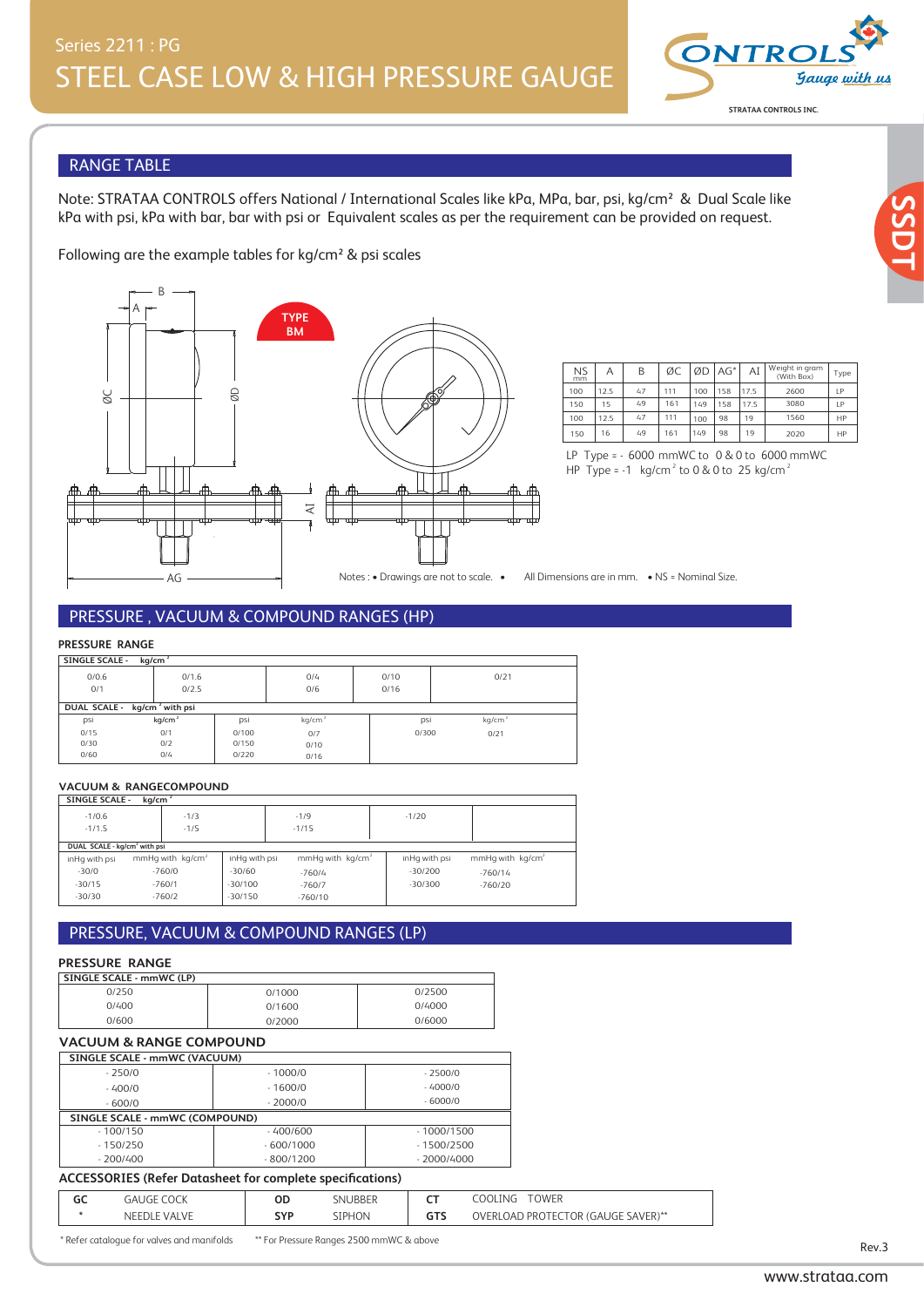# Series 2211 : PG STEEL CASE LOW & HIGH PRESSURE GAUGE



**STRATAA CONTROLS INC.**

**SSDT**

|                                                                                                                                                                                                                                                                                                     | 2211 | <b>SSDT</b>    |
|-----------------------------------------------------------------------------------------------------------------------------------------------------------------------------------------------------------------------------------------------------------------------------------------------------|------|----------------|
|                                                                                                                                                                                                                                                                                                     | PG   |                |
| CODE<br>100<br>150                                                                                                                                                                                                                                                                                  |      |                |
| 100 <sub>mm</sub><br><b>150mm</b><br>NOMINAL SIZE (mm)                                                                                                                                                                                                                                              |      |                |
| <b>TYPE OF MOUNTING</b>                                                                                                                                                                                                                                                                             |      |                |
| BMP BOTTOM COMPLETE WITH 2" PIPE / YOKE MOUNT*<br>BM BOTTOM<br>* MOC OF BRACKET AND 'U' CLAMP WILL BE STEEL. ASK FACTORY FOR DRAWINGS. IF REOUIRED.                                                                                                                                                 |      |                |
|                                                                                                                                                                                                                                                                                                     |      |                |
| <b>DIAPHRAGM</b>                                                                                                                                                                                                                                                                                    |      |                |
| <b>UL</b> HASTELLOY<br>$^{\prime}$ C' $^{\prime}$<br><b>UM</b> MONEL<br>UJ.<br>AISI 316L SS (Standard)                                                                                                                                                                                              |      |                |
| <b>TOP CHAMBER</b>                                                                                                                                                                                                                                                                                  |      |                |
| XW AISI 304 SS (Standard)<br><b>XY</b><br>AISI 316 SS                                                                                                                                                                                                                                               |      |                |
| <b>BOTTOM CHAMBER</b> (* Refer Pressure v/s Temperature table below.)                                                                                                                                                                                                                               |      |                |
| AISI 304 SS<br>TK.<br>TZ.<br>PVC*                                                                                                                                                                                                                                                                   |      |                |
| MOC OF<br>PRESSURE V/S<br>TEMPERA TURE<br>AISI 316L SS<br>TL<br>UA<br>$\mathsf{PVDF}^*$<br>20 °C<br>40 °C<br>60 °C<br>100 °C<br>120 °C<br><b>BOTT OM CHAMBER</b><br>80 °C                                                                                                                           |      |                |
| UH<br>TITANIUN<br>TY.<br>POL YPROPELENE*<br>$10 \text{ kg/cm}^2$<br>$10 \text{ kg/cm}^2$<br>$10 \text{ kg/cm}^2$<br>$7$ kg/cm <sup>2</sup><br>PVDF<br>4 kg/cm <sup>2</sup><br>$2$ kg/cm <sup>2</sup><br>TΤ<br>HASTELLOY C                                                                           |      |                |
| PP<br>10 kg/cm <sup>2</sup><br>$10 \text{ kg/cm}^2$<br>$6$ kg/cm <sup>2</sup><br>$4$ kg/cm <sup>2</sup><br>$1$ kg/cm <sup>2</sup><br><b>NA</b><br>monel<br>TX<br>PVC<br>$10 \text{ kg/cm}^2$<br>10 kg/cm <sup>2</sup><br>$4$ kg/cm <sup>2</sup><br>$1$ kg/cm <sup>2</sup><br><b>NA</b><br><b>NA</b> |      |                |
| <b>PROCESS CONNECTION</b>                                                                                                                                                                                                                                                                           |      |                |
| 8BSM<br><b>2NPM</b> $\frac{1}{2}$ " NPT (M) (Standard)<br>3/8" BSP (M) (Except Option QS)<br><b>2BSM</b> 1/2" BSP (M) (Standard)<br>Refer Flange Table with ordering code on<br>Flanged*<br>previous page                                                                                           |      |                |
| Note: Connections like Metric/ PT/ PF/ Flaired/ UNF/ G/ R etc. can be provided on request.<br>* ASK F ACTORY FOR DRA WINGS, IF REQUIRED.                                                                                                                                                            |      |                |
| <b>RANGE</b>                                                                                                                                                                                                                                                                                        |      |                |
| <b>REFER RANGE TABLE</b>                                                                                                                                                                                                                                                                            |      |                |
| <b>OPTIONAL EXTRAS (*For NS 100 mm &amp; above)</b>                                                                                                                                                                                                                                                 |      |                |
| C5<br>PTFEON LINING FLANGE OR SCREWED CONNECTION<br>FIVE POINT CALIBRATION CERTIFICATE<br>QS<br>CD<br>CUSTOM DESIGNED DIAL<br>ZT<br>SILVER PROTECTION ON DIAPHRAGM                                                                                                                                  |      |                |
| SG<br>SHATTERPROOF / SAFETY GLASS<br>QU<br>PTFE PROTECTION ON DIAPHRAGM"<br>TG<br>TOUGHENED GLASS<br>VZ<br>PTFE COATING ON DIAPHRAGM                                                                                                                                                                |      | <b>OPTIONS</b> |
| TM<br>DIALTAG MARKING<br>VI<br>PTFE GASKET UPTO 200C°<br>ST<br><b>SSTAG PLATE</b><br>SM<br>AISI 316 SS MOVEMENT                                                                                                                                                                                     |      |                |
| YF<br>TOP CHAMBER IN AISI 316 SS<br>SS<br>AISI 316 SS CASE & BEZEL<br>os<br>OXYGEN SERVICE<br>PY<br>DAMPENING LIQUID GLYCERINE FILLED                                                                                                                                                               |      |                |
| JU<br>2" PIPE/YOKE MOUNTING BRACKET<br>& 'U' CLAMP (AISI 304 SS)<br>DG<br>MATERIALTEST CERTIFICATES#<br>FN<br>2" PIPE/YOKE MOUNTING BRACKET<br>& 'U' CLAMP (AISI 316 SS)<br>ZZ<br>DIELECTRIC OIL FILLED***<br>HJ<br>2.5 TIMES OVER PRESSURE                                                         |      |                |
| * For screwed connection, bore diameter will be minimum 10 mm. ** Suitable for Pressure Ranges only                                                                                                                                                                                                 |      |                |
| *** BOD, Gasket & Filling plug of NBR. Refer Price List for Viton.                                                                                                                                                                                                                                  |      |                |
| #MATERIAL TEST CERTIFICATES WILL BE PROVIDED FOR WETTED PARTS ONLY WITH CHEMICAL COMPOSITION TESTING. FOR OTHERS, PLEASE CONSULT FACTORY.                                                                                                                                                           |      |                |
| ELECTRIC CONTACTS (Except option RX & RZ) (CE& ATEX APPROVED)                                                                                                                                                                                                                                       |      |                |
| (WITH INGRESS PROTECTION UPTO IP 55 & FOR PRESSURE RANGES FROM 6000 mmWC TO 21 ): kg/cm<br>INDUCTIVE TYPE (220 V AC, 0.4 Amp.)                                                                                                                                                                      |      |                |
| YW Single; NORMALLY OPEN (1 NO)<br>Double; NORMALLY CLOSED + NORMALLY OPEN (1 NC +1 NO)<br>YX .<br><b>YV</b>                                                                                                                                                                                        |      |                |
| Single; NORMALLY CLOSED (1 NC)<br>ZA<br>Double; NORMALLY OPEN + NORMALLY CLOSED (1 NO + 1 NC)<br>YY<br>Double; NORMALLY OPEN (BOTH NO)<br>YZ<br>Double; NORMALLY CLOSED (BOTH NC)                                                                                                                   |      |                |